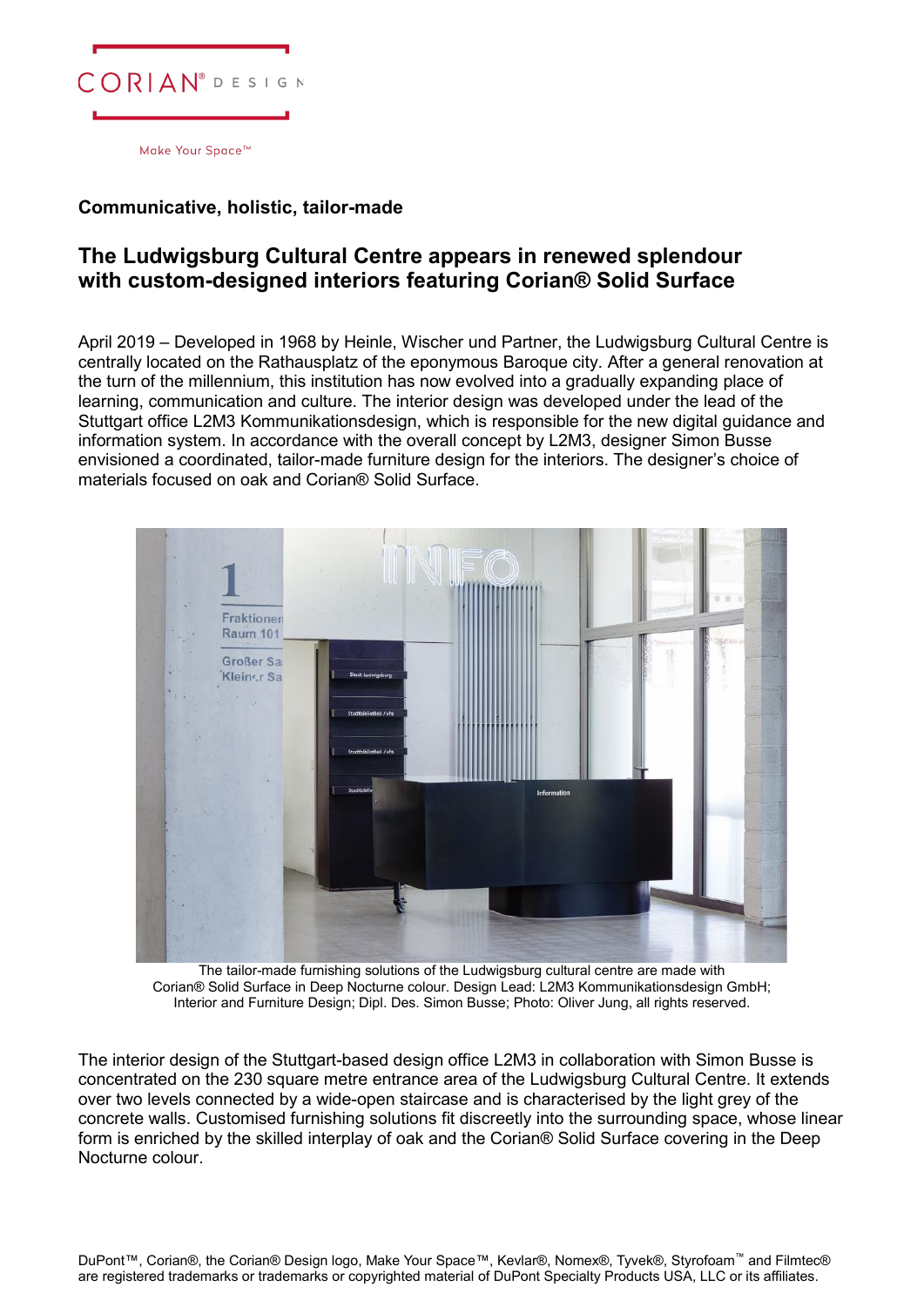

The tailor-made furnishing solutions of the Ludwigsburg cultural centre are made with Corian® Solid Surface in Deep Nocturne colour. Design Lead: L2M3 Kommunikationsdesign GmbH; Interior and Furniture Design; Dipl. Des. Simon Busse; Photo: Oliver Jung, all rights reserved.



The tailor-made furnishing solutions of the Ludwigsburg cultural centre are made with Corian® Solid Surface in Deep Nocturne colour. Design Lead: L2M3 Kommunikationsdesign GmbH; Interior and Furniture Design; Dipl. Des. Simon Busse; Photo: Oliver Jung, all rights reserved.

The reception desk at the entrance is in the form of a solid, dark monolith of Corian® Solid Surface that reveals a warm oak interior only when opened out. The inner work surface and storage spaces of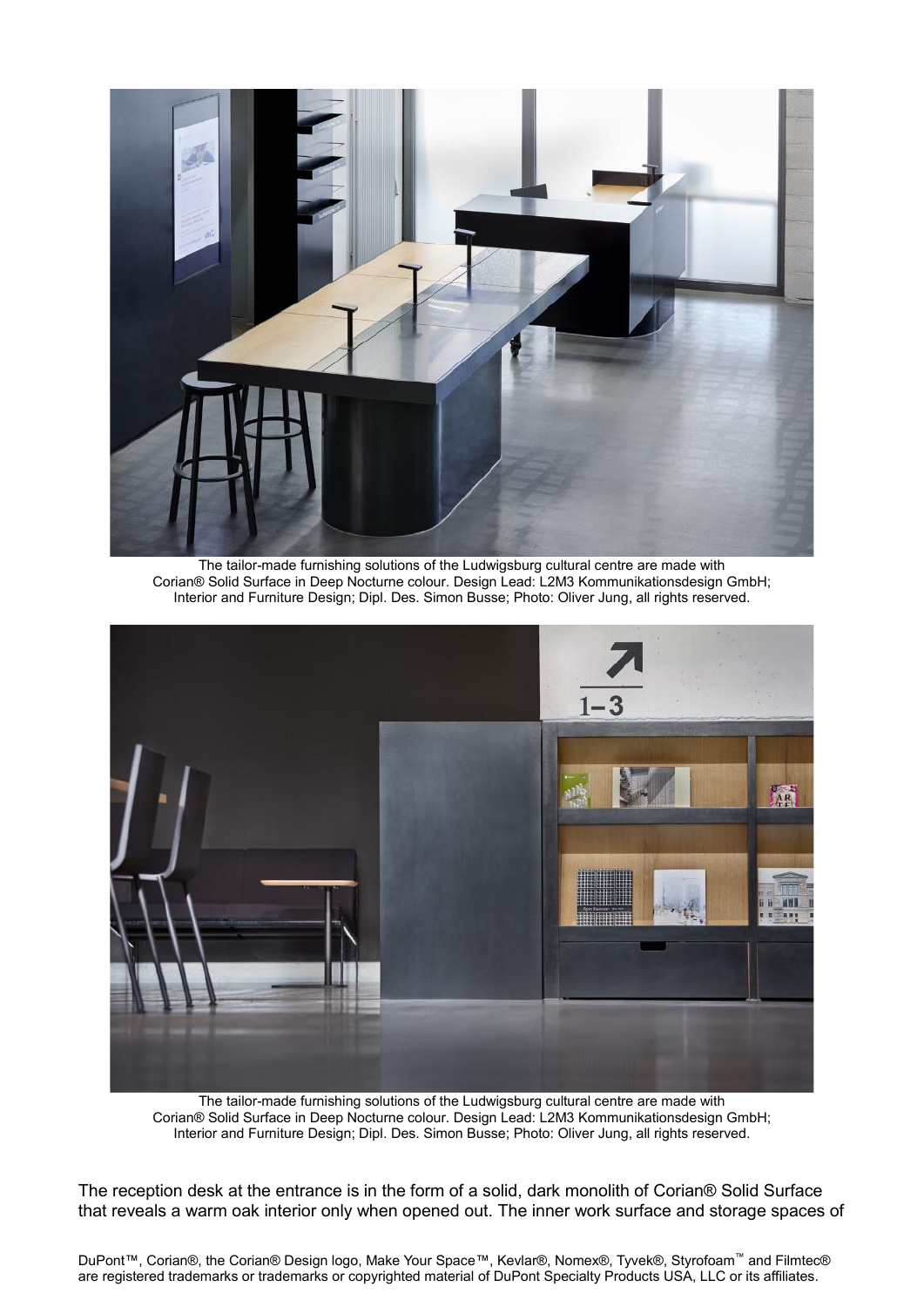the desk can be accessed by pivoting three interconnected sides of the cube-shaped furniture.

The Deep Nocturne colour of Corian® Solid Surface is produced using a manufacturing solution called DeepColour™ Technology. This technology enables the creation of darker shades of Corian® Solid Surface which offer deeper, more intense and durable colours, improved wear performance and easier thermoforming, seaming and finishing.

Other facilities in the Ludwigsburg cultural centre are as equally well conceived as the reception desk, although structurally less intricate. For example Corian® Solid Surface appears again opposite the desk where aDeep Nocturne surface solution clads a large wall unit with ample storage space, information boards and signposts for visitors.

L2M3 and designer Simon Busse have also provided several large workstations for three, six and eight people respectively. In addition, visitors will find three groups of standing desks where they can read, work and discuss. All these table solutions are made of black varnished oak for the substructure and natural oak for the table tops. The covers of the cable ducts feature Corian® Solid Surface in the Deep Nocturne colour.



The tailor-made furnishing solutions of the Ludwigsburg cultural centre are made with Corian® Solid Surface in Deep Nocturne colour. Design Lead: L2M3 Kommunikationsdesign GmbH; Interior and Furniture Design; Dipl. Des. Simon Busse; Photo: Oliver Jung, all rights reserved.

These and many other carefully designed details make the Ludwigsburg cultural centre a particularly friendly and welcoming place. For example, the stair treads are fitted with angled seat cushions that match the dynamic character of the location. The rounded recessed bases of the reception desk and the six-seat writing desk at the entrance indicate a well-conceived project. "Precisely because of my love of detail, I chose Corian® Solid Surface for implementing the design. It can be thermoformed enabling, for example, the round shape of the desk bases. What is more, it meets the qualitative requirements of our client, the Ludwigsburg city council. The client requested a low-maintenance,